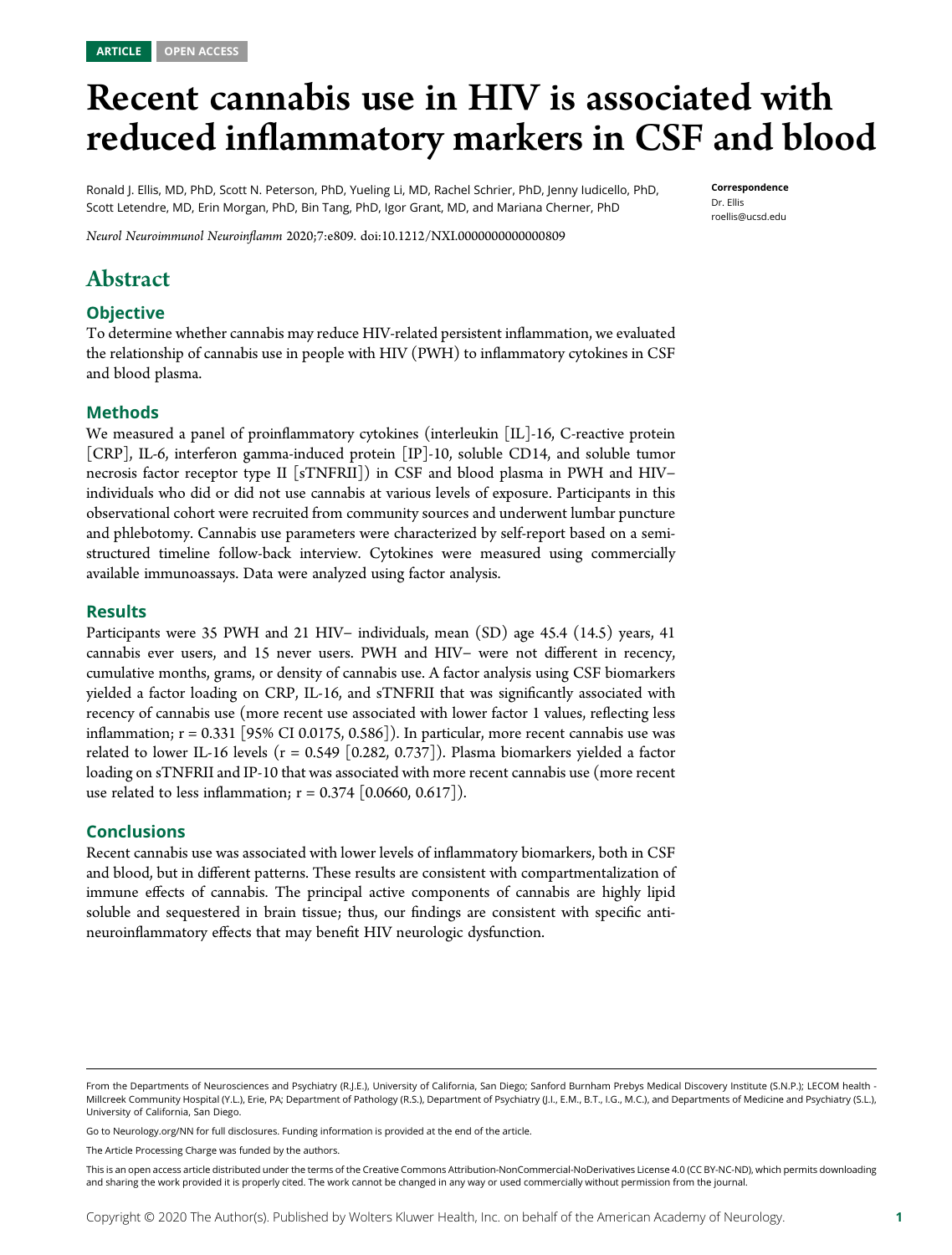# **Glossary**

 $ART = antiretroviral therapy; CB2R = CB2 receptor; CRP = C-reactive protein; HAND = HIV-associated neurologic$ dysfunction; IL = interleukin; IP = interferon gamma-induced protein; PWH = people with HIV; RBC = red blood cell; THC = delta-9-tetrahydrocannabinol; TLFBI = timeline follow-back interview; TNFRII = tumor necrosis factor receptor type II.

Despite antiretroviral therapy (ART), HIV-associated neurologic dysfunction (HAND) persists in approximately one-third of people with HIV (PWH). Cannabis use is highly prevalent among PWH compared with people who are HIV<sup>-1,2</sup> Previous research has demonstrated that microglia are chronically activated in PWH, reflecting neuroinflammation, and may contribute to  $HAND.<sup>3-5</sup>$  Although numerous studies have evaluated cannabis effects on systemic inflammation and immune activation, $6,7$  no previous studies have reported on cannabis use in relation to CSF inflammatory markers. It is known that expression of interleukin 16 (IL-16) is increased in microglial nodules in HIV encephalitis. Microglia express CB2 receptor (CB2R), a cannabinoid receptor that regulates their activation.<sup>8,9</sup> In other neuroinflammatory diseases, neutralizing IL-16 reduces demyelination and axonal damage. Cannabis downregulates IL-16 in myeloid cells including microglia.<sup>10</sup> Given that cannabis may have protective anti-inflammatory effects, is neuroprotective in neurodegenerative disorders (Alzheimer disease and Parkinson disease), and is lipophilic and concentrated 3 to 10 times higher in the brain than in blood, we sought to examine possible links between cannabis use and IL-16 as a marker of neuroinflammation in HIV. Cannabis biological effects may differ by  $sex.$ <sup>11,12</sup> Given the potential neuroprotective effects of cannabis and its widespread use in PWH, cannabis could be an intervention to protect against HAND.

We sought to evaluate possible links between cannabis use and biomarkers of neuroinflammation in HIV. Figure 1 illustrates the proposed model of cannabis modulation of HIV-induced microglial activation. We hypothesized that inflammatory biomarkers would be reduced in HIV+ individuals who more recently used cannabis.

# **Methods**

#### **Participants**

This was a cross-sectional prospective observational cohort study of HIV+ and HIV− individuals recruited from community sources. Inclusion criteria were availability of data on cannabis use. Exclusions were diagnoses of other substance use disorders within the past year, positive urine toxicology for substances of abuse other than cannabis, and presence of an active, major psychiatric or neurologic condition such as schizophrenia or epilepsy.

#### Standard protocol approvals, registrations, and patient consents

All participants signed an institutional review board– approved written consent.

#### Clinical assessment

All participants underwent a comprehensive neuromedical assessment, blood draw, and lumbar puncture. Parameters of lifetime cannabis use were estimated using a semistructured timeline follow-back interview (TLFBI) as previously described.<sup>13</sup> The TLFBI uses a calendar method to evaluate daily patterns and frequency of substance use over a specified period. It has high retest reliability, convergent and discriminant validity with other measures, agreement with collateral informants' reports of patients' substance use, and agreement with results from patients' urine assays.<sup>14</sup> Cannabis recency was assessed as self-reported months since last cannabis use. Other cannabis variables assessed included self-reported frequency, density, and cumulative dose.

#### Laboratory evaluations

HIV disease was diagnosed by ELISA with Western blot confirmation. Among HIV+ participants, HIV viral load in plasma was measured using reverse transcriptase PCR (Amplicor; Roche Diagnostics, Indianapolis, IN) and deemed undetectable at a lower limit of quantitation of 50 copies/mL. CD4 was measured by flow cytometry, and nadir CD4 was assessed by self-report. Biomarkers measured in plasma and CSF by immunoassay were (IL)-16 (Merck Sharp & Dohme, Rockville, MD, kit #K151RED; quantitation range CSF and plasma 6.18–2,530 pg/mL), C-reactive protein (CRP) (MSD, K151STD; quantitation range CSF and plasma 12.5–195,000

#### Figure 1 Conceptual model



HIV activates resting microglia, which produce cytokines reflecting neuroinflammation. Cannabis (especially THC) acts as a ligand for the endocannabinoid receptor CB2, reducing neuroinflammation. CB2R = cannabinoid receptor type 2; CRP = C-reactive protein; IL = interleukin; IP = interferon gamma-induced protein; THC = delta-9-tetrahydrocannabinol; TNFRII = tumor necrosis factor receptor type II.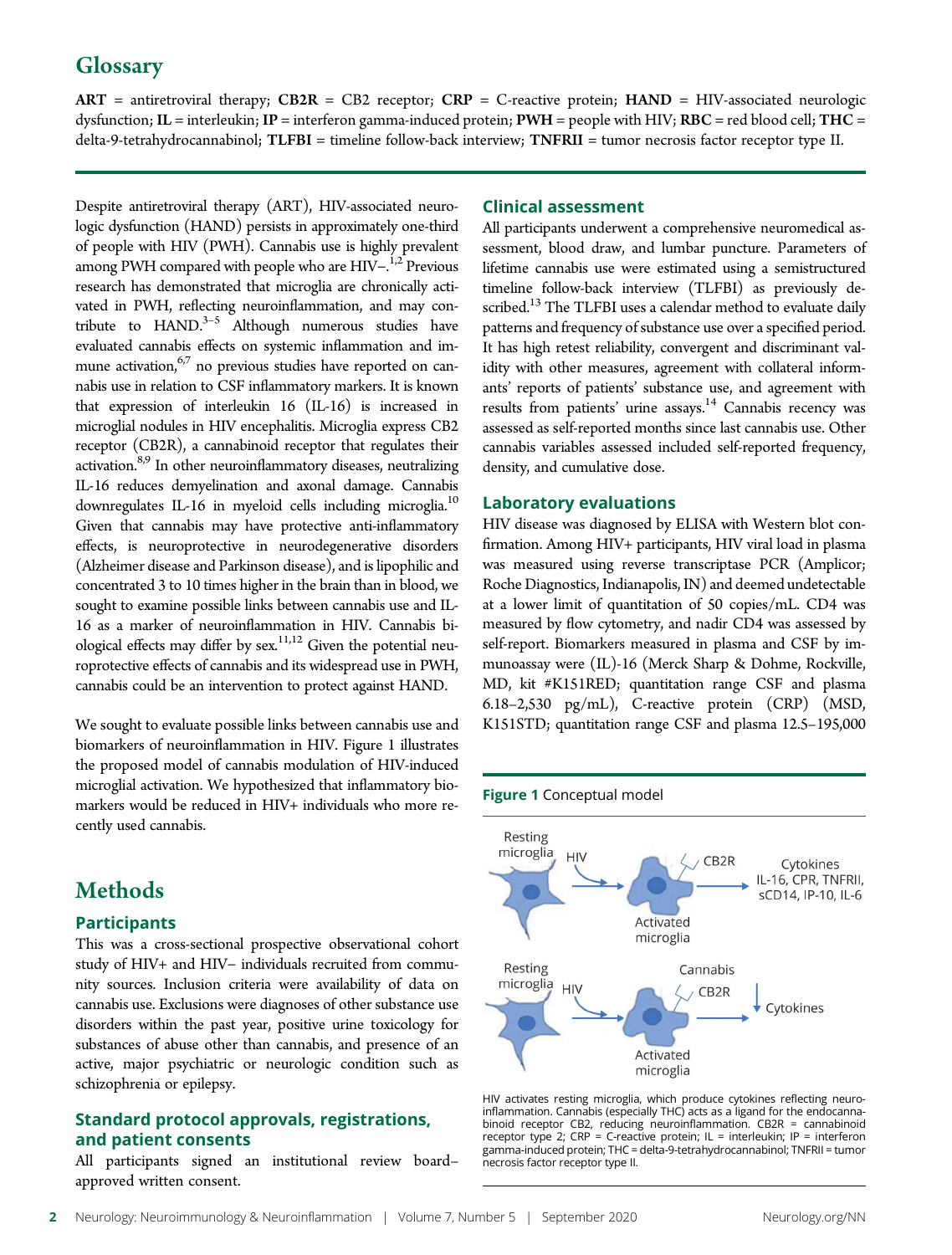#### Table 1 Participant demographic and clinical characteristics by HIV serostatus

|                              | $HIV-$      | HIV+           | р    |
|------------------------------|-------------|----------------|------|
| N                            | 21          | 35             |      |
| Age, y (mean $\pm$ SD)       | 42.7 (14.2) | 47 (14.7)      | 0.28 |
| Education, y (mean $\pm$ SD) | 13.4 (2.8)  | 13.7(2.6)      | 0.68 |
| Female sex (N, %)            | 7 (33%)     | 3(9%)          | 0.02 |
| Non-Hispanic white (N, %)    | 10 (47%)    | 10 (37%)       | 0.15 |
| CD4 nadir (median, IQR)      |             | 278 (280, 535) |      |
| Current CD4 (median, IQR)    |             | 699 (494, 935) |      |

Groups were similar except with respect to sex, with more women in the HIV− group.

pg/mL), IL-6 (MSD K15049D; quantitation range CSF 0.183–749 pg/mL; plasma 3.2–10,000 pg/mL), interferon gamma-induced protein (IP)-10 (MSD, K15047D; quantitation range CSF IP-10 and plasma 3.2–10,000 pg/mL), soluble (s) CD14 (R&D, Minneapolis, MN, kit #DC140; quantitation range CSF and plasma 250–16,000 pg/mL), and soluble tumor necrosis factor receptor type II (TNFRII) (MSD F21ZS-3; quantitation range CSF and plasma 12.2–50,000 pg/mL).

#### Statistical analysis

HIV and cannabis group differences on background characteristics (i.e., demographics and neuropsychiatric and neuromedical characteristics) were examined using analysis of variance, Wilcoxon/Kruskal-Wallis tests, and  $\chi^2$  statistics as appropriate. Except for CSF IL-16 and TNFRII and plasma soluble CD14,  $log_{10}$  transformation of all of the other cytokine measures improved their fit to a normal distribution, and the transformed values were used in analyses. To determine the combined effects of HIV and cannabis on CSF and plasma IL-16 levels, multivariable linear regression analyses modeled IL-16 as a function of HIV, cannabis use, and their interaction. Follow-up comparisons examined pairwise group differences in IL-16 levels with correction for multiple comparisons using

Tukey Honest Significant Difference tests. Factor analysis was performed in CSF and plasma separately to identify underlying factors that explain correlations among cytokines measured as described above. The first 3 factors were chosen based on the criterion of eigenvalues greater than 1. Each factor includes the cytokines with loading (correlation, r) value at least 0.30. We used multivariable linear regression models to test the interaction effect between HIV status and cannabis recency on CSF factors 1–3. In the absence of the interaction effect, additive effects were tested. In addition, simple linear models were used to regress age, current CD4, and cannabis recency on CSF factor 1, and then the relationship of CSF factor 1 with cannabis recency was adjusted for age using multivariable regression. Finally, the correlation between plasma factor 2 and cannabis recency was assessed with Pearson correlation. Sensitivity analyses were conducted on the subset of participants who were virally suppressed. All analyses were conducted using JMP Pro version 14.0.0 (JMP, Version 12.0.1.; SAS Institute Inc., Cary, NC, 2018).

#### Data availability

Data will be made available on request.

## Results

Participants were 35 PWH and 21 HIV- individuals, mean (SD) age 45.4 (14.5) years, 41 cannabis ever users, and 15 never users. PLWH had a mean CD4 of 699; 94% took ART, and 86% were virologically suppressed. Demographics and clinical characteristics by HIV serostatus are summarized in table 1. Recency of cannabis use was recorded as a continuous variable (median 10 months; interquartile range [IQR] 1–61 months; range 0.03–414 months). Among users, the route of administration was smoked, and participants did not know the specific formulation (delta-9-tetrahydrocannabinol [THC] vs cannabidiol content); the median grams per day over the last 30 days was 0.5 (IQR 0.125, 0.75). The percent with a lifetime history of any substance abuse was 41%, with the majority of this being alcohol (38.6%). Only 8% had a lifetime history of cannabis abuse or dependence. Cannabis ever users did not

| <b>Table 2</b> Plasma vs CSF correlations for each of the biomarkers |                       |             |                  |  |
|----------------------------------------------------------------------|-----------------------|-------------|------------------|--|
| Variable                                                             | <b>By variable</b>    | Correlation | 95% CI           |  |
| $Log10$ plasma IL-16                                                 | CSF IL-16 ( $pg/mL$ ) | 0.239       | $-0.0473, 0.455$ |  |
| $Log10$ (plasma CRP)                                                 | $Log10$ (CSF CRP)     | 0.808       | 0.692, 0.883     |  |
| $Log10$ (plasma IL-6)                                                | $Log10$ (CSF IL-6)    | $-0.069$    | $-0.326.0.198$   |  |
| $Log10$ (plasma IP-10)                                               | $Log10$ (CSF IP-10)   | 0.287       | 0.0258, 0.511    |  |
| Plasma sCD14                                                         | $Log10$ (CSF sCD14)   | 0.198       | $-0.0685, 0.438$ |  |
| $Log_{10}$ (plasma sTNFRII)                                          | <b>CSF STNFRII</b>    | 0.311       | 0.0529, 0.531    |  |

Abbreviations: CRP = C-reactive protein; IL = interleukin; IP-10 = interferon gamma-induced protein 10; sCD14 = soluble CD14. Correlations were significant (higher plasma associated with higher CSF) for CRP, IP-10, and sTNFRII, but not for the other 3 biomarkers.

#### Table 2 Plasma vs CSF correlations for each of the biomarkers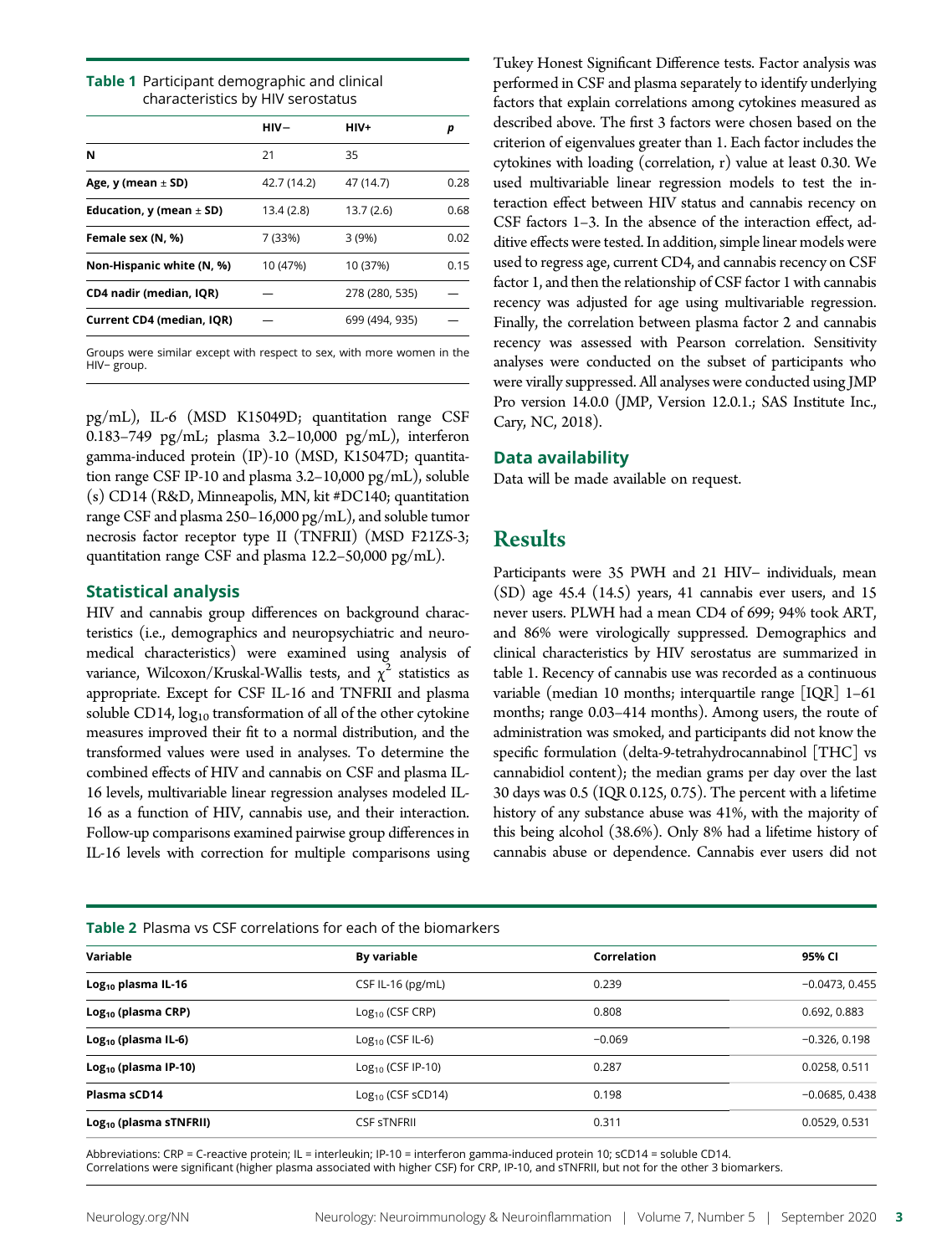| Table 3 Factor loadings of the CSF and plasma factors |            |         |        |         |                |       |
|-------------------------------------------------------|------------|---------|--------|---------|----------------|-------|
|                                                       | <b>CRP</b> | $IL-16$ | $IL-6$ | $IP-10$ | <b>STNFRII</b> | sCD14 |
| <b>CSF factor 1</b>                                   | 0.955      | 0.398   |        |         | 0.332          |       |
| <b>CSF factor 2</b>                                   |            | 0.453   | 0.333  | 0.432   |                | 0.694 |
| <b>CSF factor 3</b>                                   |            |         |        |         | 0.707          | 0.487 |
| Plasma factor 1                                       | 0.811      | 0.425   | 0.746  |         |                |       |
| Plasma factor 2                                       |            |         |        | 0.346   | 0.954          |       |
| Plasma factor 3                                       |            |         |        |         |                | 0.961 |
|                                                       |            |         |        |         |                |       |

Abbreviations: CRP = C-reactive protein; IL = interleukin; IP-10 = interferon gamma-induced protein 10; sCD14 = soluble CD14.

differ from never users on age  $(45.3 \pm 12.8 \text{ vs } 45.7 \pm 18.9 \text{ years})$  $p = 0.928$ , female sex (20% vs 17.1%), or non-Hispanic white ethnicity (46.7% vs 39.0%). PWH and HIV− were not different in recency, cumulative months, grams, or density of use. Months since last use was unrelated to current and nadir CD4  $(p = 0.15$  and 0.43, respectively). Older participants had more months since last cannabis use than younger. Months since last use was unrelated to race/ethnicity ( $p = 0.37$ ). Men and women did not differ with respect to months since last cannabis use  $(67.8 \pm 127 \text{ vs } 70.2 \pm 111)$ . Four individuals tested positive on a urine drug screen for cannabis.

Although in most cases, PWH had higher levels of biomarkers of inflammation than HIV− individuals, these differences reached significance only for IP-10 (for CSF,  $753 \pm 430$  vs  $493 \pm 435$ ; and for plasma,  $588 \pm 349$  vs  $367 \pm 215$ ). Table 2 shows correlations between plasma and CSF levels of individual biomarkers. Notably, plasma-CSF correlations were generally modest or nonsignificant, except for CRP ( $r = 0.808$  [0.692, 0.883]).

#### Factor analysis

Separate factor analyses were performed for CSF and plasma biomarkers to reduce relatively large number of individual biomarkers into a fewer number of dimensions for analysis. Table 3 shows the factor loadings for each of the resulting factors. Levels of all factors were nonsignificantly higher in PWH than in HIV−.

#### Cannabis recency and CSF factors

More recent cannabis use was significantly associated with lower CSF factor 1 values (r = 0.331; 95% CI 0.0175, 0.586; figure 2) and with lower plasma factor 2 values  $(r = 0.374; 95\%)$ CI 0.0660, 0.617; figure 3A). Among 15 individuals who had never used cannabis, CSF factor 2 levels were higher than the 41 who had ever used cannabis (0.138 ± 0.819 vs −0.051 ± 0.765). Evaluating the individual components of CSF factor 1, more recent cannabis use was related to lower CSF CRP and IL-16 levels (r = 0.336 [95% CI 0.0223, 0.589] and r = 0.549 [0.282, 0.737], but not sTNFRII (r = 0.080 [−0.241, 0.386] (figure 3, A–C). Older age was associated with higher CSF CRP ( $r = 0.504$  [0.278, 0.677]), but not IL-16 ( $r = 0.0633$ ) [-0.203, 0.321]). After accounting for age, recency of cannabis use was no longer significantly correlated with CSF CRP ( $p =$ 0.247). In a multivariate model with HIV and cannabis recency as independent variables,  $HIV \times$  cannabis recency interaction was not significant, indicating that the cannabis recency effect was not different in PWH than in HIV− participants. Viral loads were detectable in 5 participants. In a multivariable model including CSF factor 1 and viral load detectability, the latter was nonsignificant ( $p = 0.631$ ). CSF factor 1 was not associated with cumulative duration, quantity, or density of cannabis use. Higher CSF factor 1 was significantly associated with older age  $(r = 0.414 [0.169, 0.610])$  and higher current CD4  $(r = 0.338)$ [0.00514, 0.603]. In a multivariable regression, after adjusting for age, the relationship between CSF factor 1 and cannabis recency was no longer significant ( $p = 0.227$ ). CD4 did not reach significance in a multivariable model ( $p = 0.167$ ). CSF factors 2 and 3 were not related to cannabis use.

Figure 2 More recent cannabis use correlated with lower CSF factor 1 (indicating reduced CRP, IL-16, and sTNFRII)



A factor analysis was performed on the 6 CSF markers CRP, IL-16, sTNFRII, sCD14, IP-10, and IL-6. Only factor 1 was associated with recency of cannabis use. The Pearson correlation coefficient and its 95% CI are shown. Note logarithmic time scale. N = 41 ever used cannabis. CRP = C-reactive protein; IL = interleukin; IP = interferon gamma-induced protein; PWH = people with HIV.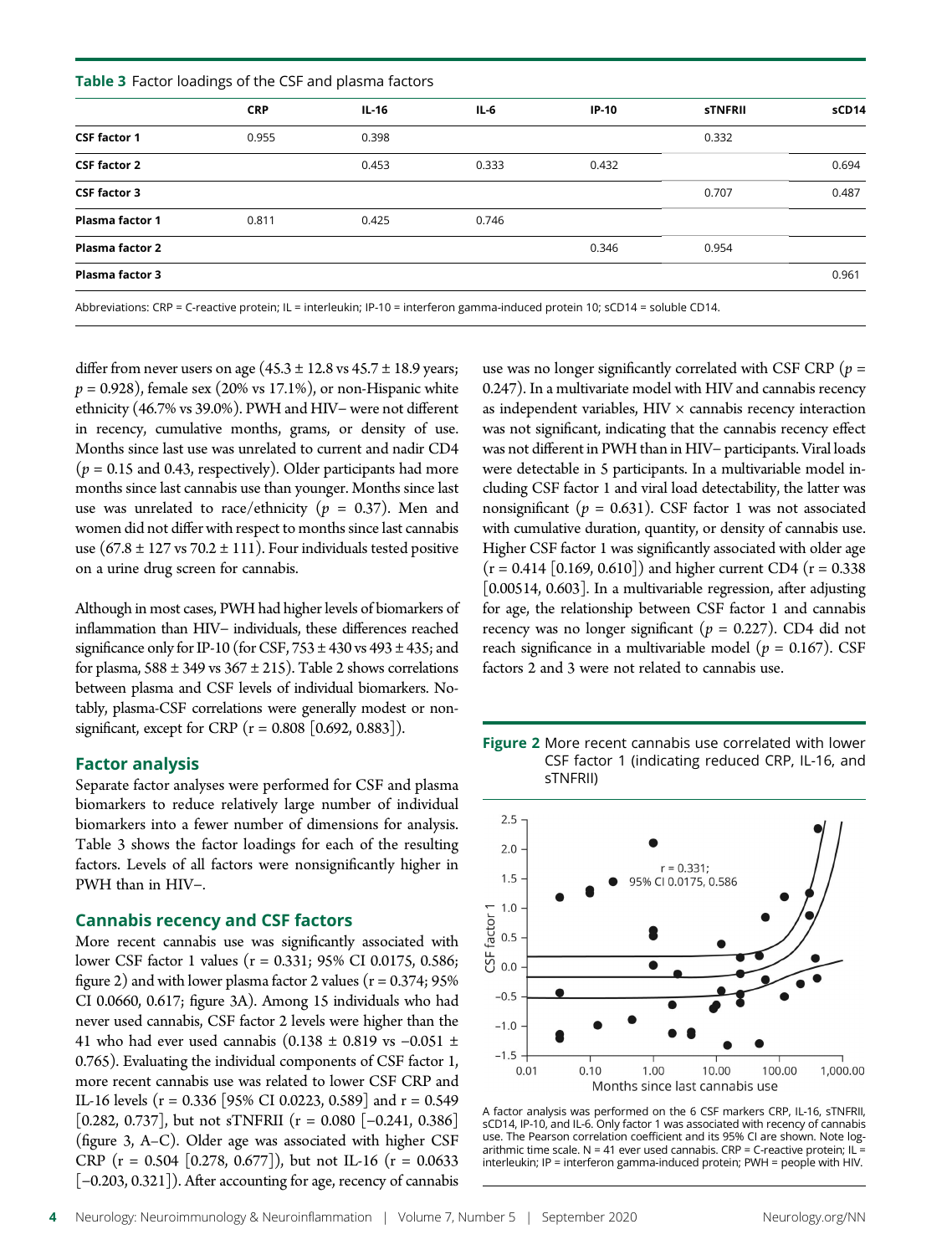

Figure 3 (A–C) More recent cannabis use correlated with 2 of the components of CSF factor 1, lower CSF CRP, and IL-16, but not with TNFRII levels

Pearson correlation coefficients and their 95% CIs are shown. CRP = C-reactive protein; IL = interleukin; TNFRII = tumor necrosis factor receptor type II.

#### Cannabis recency and plasma factors

More recent cannabis use correlated with lower plasma factor 2 (indicating reduced sTNFRII and IP-10;  $r = 0.374$ [0.0660, 0.617]; figure 4). Higher plasma factor 1 levels were associated with older age  $r = 0.381$  (0.132, 0.586), but age was unrelated to the other 2 factors. Age did not influence the relationship between factor 1 and recency of cannabis use. Lower nadir CD4 was related to higher plasma factor 2 (r =  $-0.425$  [ $-0.664$ ,  $-0.107$ ]). In a multivariable model containing both cannabis use recency and nadir CD4, neither variable reached significance. No other demographic or clinical variables were significantly related to plasma factor 2.

Table 4 shows Spearman correlations between CSF and plasma factors and their 95% CIs. With the exception of CSF factor 1 and plasma factor 1, the factors were independent from one another.

To evaluate for possible confounding by blood plasma contamination of CSF, we used the following approach. First, we calculated the correlations between CSF biomarkers and CSF red blood cell (RBC) count, a marker of blood contamination. Blood contamination would be particularly significant in the case where plasma biomarker levels were much higher than those for CSF. For example, plasma CRP levels were, on average, 1000-fold higher than CSF levels. Although  $log_{10}$  CSF and  $log_{10}$  plasma CRP levels were significantly correlated  $(r = 0.808 \; [0.692,$ 0.883]), CSF CRP levels were not associated with CSF RBC ( $r =$ −0.00473 [−0.267, 0.258]), indicating that the correlation between CSF and blood was not attributable to blood contamination. With the exception of IL-6 ( $r = 0.443$  [0.204, 0.632]), CSF biomarker levels were not correlated with CSF RBC counts (ps > 0.10). None of the CSF factor scores was significantly associated with CSF RBC. Despite the significant correlation of log<sub>10</sub> CSF IL-6 with CSF RBC, log<sub>10</sub> CSF and plasma IL-16 levels were uncorrelated ( $r = 0.218$  [-0.0473, 0.455]).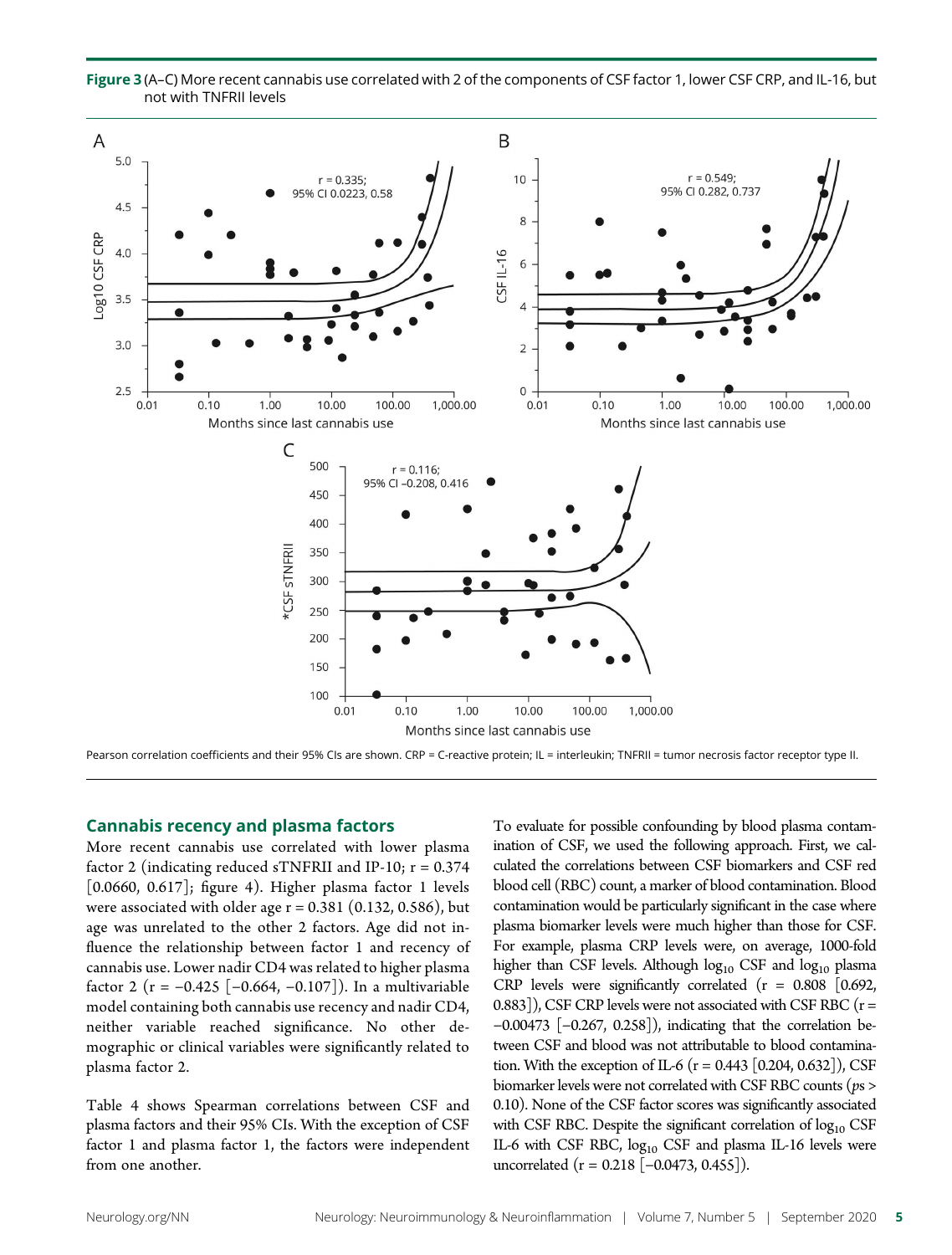



Pearson correlation coefficients and their 95% CIs are shown for the plasma factor 2 and for its individual components, sTNFRII and IP-10. IP = interferon gamma-induced protein.

## **Discussion**

We found that recent cannabis use was associated with reduced levels of a factor loading on IL-16, CRP, and sTNFRII, reflecting reduced neuroinflammation. IL-16, originally called lymphocyte chemoattractant factor, $15$  has been shown to recruit and activate many cells expressing the CD4 molecule, including monocytes, eosinophils, and dendritic cells.16 It stimulates the production of proinflammatory cytokines by human monocytes.<sup>17</sup> IL-16 is unusual among the cytokines because it engages the CD4 molecule as its receptor instead of a unique IL-16R. Thus, although IL-16 can block HIV cell entry, it nevertheless remains a proinflammatory cytokine. In particular, because activated microglia express  $IL-16$ ,  $18$ our findings suggest reduced microglial activation with recent exposure to cannabis. In addition, IL-16 is an endogenous ligand for the CD4 molecule (a receptor for HIV) and is known for its chemotactic and anti-HIV-1 activities.<sup>19</sup> CRP is a well-known acute phase reactant. Although CRP expression is largely hepatic, it is also expressed by multiple cells of the CNS, particularly during neuroinflammation, and CNS-specific expression of CRP associates with more severe disease.<sup>20</sup> sTNFRII (also known as  $p75$ ) is

a receptor for TNF-α and indicates a regulatory response to increased inflammation. Elevated CSF levels of sTNFRII were significantly correlated with worse cognition. Thus, the 3 components of the factor we found to be associated with cannabis recency are involved in the inflammatory response in the CNS.

Although CB1 receptors are the principal type found in the CNS and account for the psychoactive effects of ligands such as THC, CB2Rs also are expressed in the CNS of humans and many  $\frac{1}{2}$ animal species.<sup>7,21,22</sup> In humans, the bulk of CB2R expression is by microglia and THP-1 cells (a spontaneously immortalized monocyte-like cell line),<sup>23</sup> as well as astrocytes,<sup>24</sup> consistent with a role in inflammation. Both in vitro studies and animal models show that CB2R is anti-inflammatory and may be part of the general neuroprotective action of the endocannabinoid system by decreasing glial reactivity. $25$  Both natural and synthetic cannabinoids have been demonstrated to be neuroprotective after various types of CNS insults, such as stroke.<sup>26</sup>

Although numerous studies have evaluated cannabis effects on systemic inflammation and immune activation in  $HIV$ , no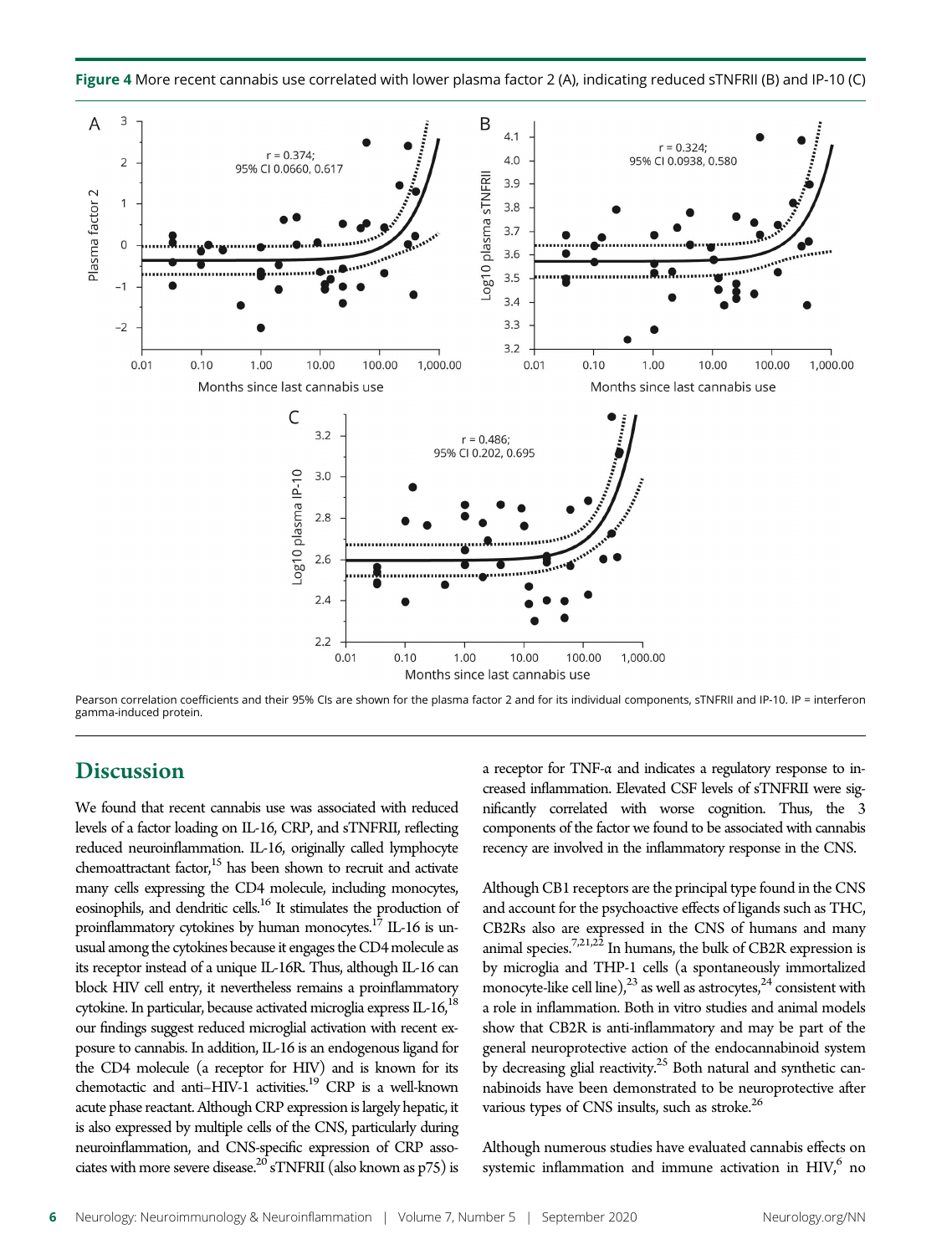Table 4 Spearman correlations between CSF and plasma factors and their 95% CIs

| Variable               | By variable  | Correlation | Lower 95% | Upper 95% |
|------------------------|--------------|-------------|-----------|-----------|
| Plasma factor 1        | CSF factor 1 | 0.788       | 0.663     | 0.870     |
| Plasma factor 1        | CSF factor 2 | $-0.111$    | $-0.364$  | 0.156     |
| <b>Plasma factor 1</b> | CSF factor 3 | 0.0828      | $-0.184$  | 0.338     |
| Plasma factor 2        | CSF factor 1 | 0.139       | $-0.129$  | 0.388     |
| Plasma factor 2        | CSF factor 2 | 0.158       | $-0.110$  | 0.404     |
| Plasma factor 2        | CSF factor 3 | 0.218       | $-0.0477$ | 0.455     |
| <b>Plasma factor 3</b> | CSF factor 1 | 0.150       | $-0.117$  | 0.397     |
| Plasma factor 3        | CSF factor 2 | 0.136       | $-0.132$  | 0.385     |
| Plasma factor 3        | CSF factor 3 | 0.109       | $-0.159$  | 0.361     |
|                        |              |             |           |           |

With the exception of CSF factor 1 and plasma factor 1, the factors were independent.

previous studies have reported on cannabis use in relation to CSF soluble markers of inflammation in HIV. Also, it is often difficult to distinguish between heavy and recent cannabis use because heavy users are more likely to have used recently. For example, in 1 study, heavy cannabis users had fewer activated immune cells  $(CD4^+$  and  $CD8^+$  T cells expressing Class II human leukocyte antigen and CD38 [HLA-DR+CD38<sup>+</sup> ]) in peripheral blood compared with non–cannabis-using individuals. Heavy cannabis users also had fewer IL-23 and phorbol 12-myristate 13-acetate-induced tumor necrosis factor- $\alpha$ –producing antigen-presenting cells<sup>27</sup> in blood. Complementing these findings, we show that soluble markers of inflammation in blood—specifically sTNFRII, IP-10—also are lower in those who used cannabis. These findings are consistent with another study showing reduced plasma IP-10 in cannabis users.28 In another study, cannabis users had lower TNF- $\alpha$  levels than nonusers.<sup>29</sup>

The specific cytokines associated with cannabis use differed for CSF and plasma. This suggests compartmentalization of immune responses between the CNS and systemic compartments. We found a high correlation between CSF and plasma CRP, but not between CSF and plasma levels of the other markers. Previously published evidence indicates that bloodborne CRP can indeed cross the blood-brain barrier.<sup>30</sup> In addition, cannabinoids may achieve greater concentrations in CNS due to their lipophilicity and longer duration of action due to sequestration in lipid-rich tissues.

Our results have substantial implications for HIV infection. Because immune activation increases HIV target cells and HIV RNA, reduction of immune activation might lower viral load. This is in line with a previous study reporting that cannabis use was associated with lower plasma HIV RNA among recently infected PWH<sup>33</sup> and with reports of reduced HIV replication and cellular infection rate in the presence of cannabinoids in vitro.<sup>31,32</sup> In addition, in a previous longitudinal study of PWH with well-characterized histories of substance use, we found that exclusive use of cannabis was associated with a faster decay of HIV DNA during suppressive ART.<sup>33</sup> Thus, cannabis use may reduce the HIV reservoir.<sup>34</sup>

Our study is limited by several considerations. This was a small pilot study and subject to selection bias and omitted variable bias. Self-reported cannabis use is subject to recall and other biases, particularly in clinical settings, where use may have negative legal consequences. In this study, research participants were explicitly informed that all research data would be held in confidence. We did not characterize the composition of cannabis used in this study with respect to cannabidiol (CBD) or THC, and we did not measure THC and CBD in CSF and blood. This is important because in previous reports, CBD and THC showed varying effects on anti-inflammatory pathways, including nuclear factor kappa-light-chain-enhancer of activated B cells and interferon-dependent pathways,<sup>35</sup> and CBD accounting for the bulk of anti-inflammatory effects.

Future studies should seek to replicate these findings in a larger sample, directly measuring the response of inflammatory markers to cannabis administration in a controlled setting, and characterize the time course of changes. Vaping and smoking may have different effects. CNS inflammatory markers should be evaluated with respect to neuropsychological performance and imaging measures of neuroinflammation such as [18F]N-(2-(2-fluoroethoxy)benzyl)-N-(4-phenoxypyridin-3-yl)acetamide. THC, CBD, and endocannabinoids should be measured in CSF and blood. In the future, cannabinoids may be studied as treatments for neuroinflammation in HIV.

#### Acknowledgment

The Translational Methamphetamine AIDS Research Center (TMARC) is supported by Center award P50DA026306 from the National Institute on Drug Abuse (NIDA) and is affiliated with the University of California, San Diego (UCSD), the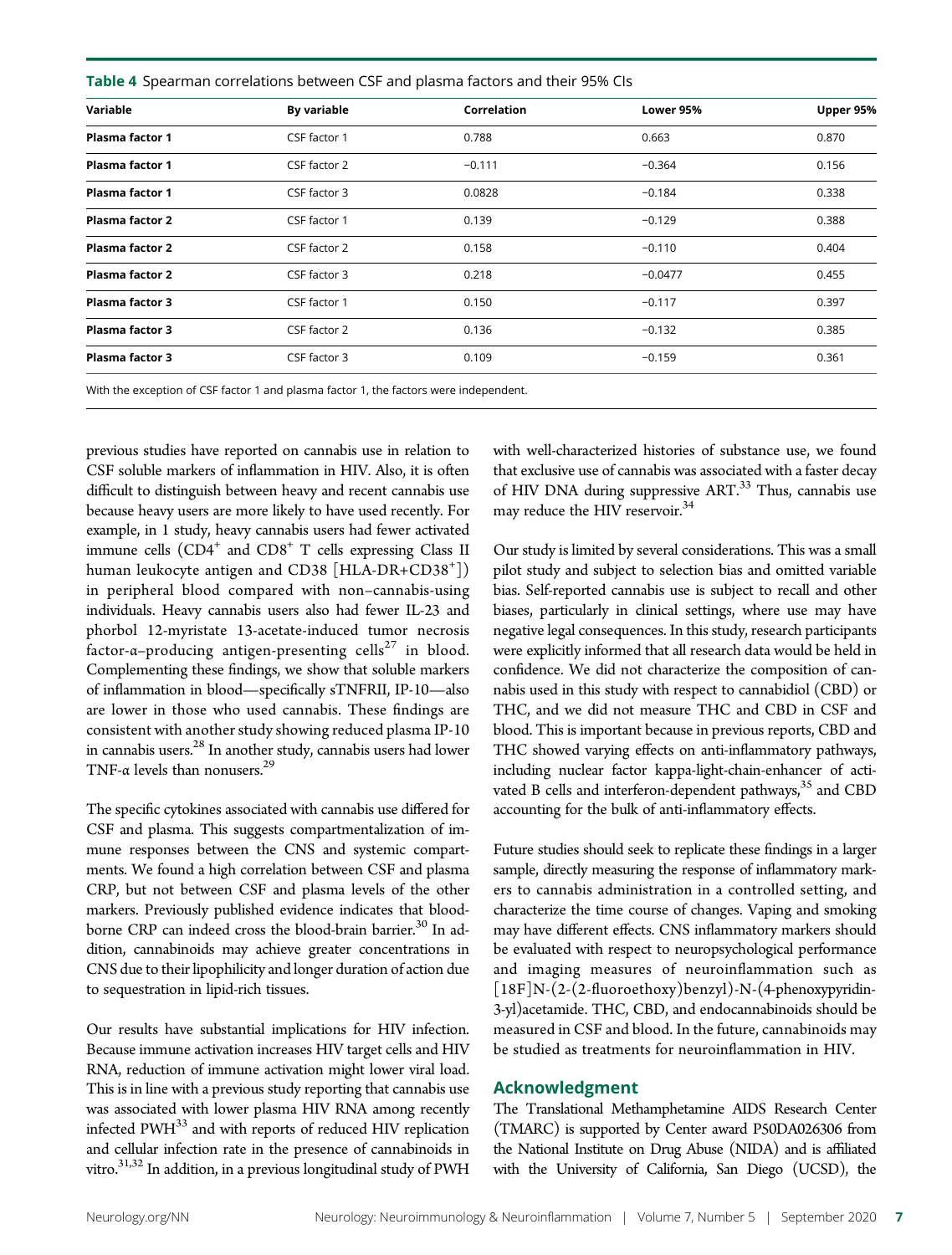Sanford-Burnham Medical Discovery Institute (SBMDI), and the University of California, Irvine (UCI). The TMARC comprises Administrative Coordinating Core (ACC) – Executive Unit: Director – Igor Grant, MD; Co-Directors – Ronald J. Ellis, MD, PhD, Scott L. Letendre, MD, and Cristian L. Achim, MD, PhD; Center Manager – Mariana Cherner, PhD; Associate Center Managers – Erin E. Morgan, PhD, and Jared Young, PhD; Data Management and Information Systems (DMIS) Unit: Ian S. Abramson, PhD (Unit Chief) and Clint Cushman, BA (Unit Manager); ACC – Statistics Unit: Florin Vaida, PhD (Unit Chief), Ian S. Abramson, PhD, Bin Tang, PhD, and Anya Umlauf, MS; ACC – Participant Unit: J. Hampton Atkinson, MD (Unit Chief) and Jennifer Marquie-Beck, MPH (Unit Manager); Behavioral Assessment and Medical (BAM) Core – Neuromedical and Laboratory Unit (NLU): Scott L. Letendre, MD (Core Co-Director/NLU Chief) and Ronald J. Ellis, MD, PhD; BAM Core – Neuropsychiatric Unit (NPU): Robert K. Heaton, PhD (Core Co-Director/NPU Chief), J. Hampton Atkinson, MD, Thomas D. Marcotte, PhD, Erin E. Morgan, PhD, and Matthew Dawson (NPU Manager); Neuroimaging (NI) Core: Gregory G. Brown, PhD (Core Director), Thomas T. Liu, PhD, Miriam Scadeng, PhD, Christine Fennema-Notestine, PhD, Sarah L. Archibald, MA, John R. Hesselink, MD, Mary Jane Meloy, PhD, and Craig E.L. Stark, PhD; Neuroscience and Animal Models (NAM) Core: Cristian L. Achim, MD, PhD (Core Director), Marcus Kaul, PhD, and Virawudh Soontornniyomkij, MD; Pilot and Developmental (PAD) Core: Mariana Cherner, PhD (Core Director) and Stuart A. Lipton, MD, PhD; Project 1: Arpi Minassian, PhD (Project Director), William Perry, PhD, Mark A. Geyer, PhD, and Jared W. Young, PhD; Project 2: Amanda B. Grethe, PhD (Project Director) and Susan F. Tapert, PhD; Project 3: Erin E. Morgan, PhD (Project Director) and Igor Grant, MD; Project 4: Samuel Barnes, PhD (Project Director); Project 5: Marcus Kaul, PhD (Project Director).

#### Study funding

No targeted funding reported.

#### **Disclosure**

R.J. Ellis, S.N. Peterson, Y. Li, R. Schrier, J. Iudicello, S. Letendre, E. Morgan, B. Tang, I. Grant, and M. Cherner report no disclosures. Go to [Neurology.org/NN](https://nn.neurology.org/content/7/5/e809/tab-article-info) for full disclosures.

#### Publication history

Received by Neurology: Neuroimmunology & Neuroinflammation December 22, 2019. Accepted in final form May 15, 2020.

#### Appendix Authors

| <b>Name</b>                           | Location                                                 | Contribution                                                                                                           |
|---------------------------------------|----------------------------------------------------------|------------------------------------------------------------------------------------------------------------------------|
| Ronald J.<br>Ellis, MD,<br><b>PhD</b> | University of California,<br>San Diego                   | Designed and conceptualized the<br>study; analyzed the data; and<br>drafted the manuscript for<br>intellectual content |
| Scott N.<br>Peterson.<br>PhD          | Sanford Burnham<br>Prebys Medical<br>Discovery Institute | Interpreted the data and revised<br>the manuscript for intellectual<br>content                                         |

| <b>Appendix</b> (continued)     |                                        |                                                                                |
|---------------------------------|----------------------------------------|--------------------------------------------------------------------------------|
| Name                            | Location                               | Contribution                                                                   |
| Yueling Li,<br>МD               | University of California,<br>San Diego | Interpreted the data and revised<br>the manuscript for intellectual<br>content |
| Rachel<br>Schrier,<br>PhD       | University of California,<br>San Diego | Interpreted the data and revised<br>the manuscript for intellectual<br>content |
| Jenny<br>ludicello,<br>PhD      | University of California,<br>San Diego | Interpreted the data and revised<br>the manuscript for intellectual<br>content |
| <b>Scott</b><br>Letendre,<br>МD | University of California,<br>San Diego | Major role in the acquisition of<br>data                                       |
| Erin<br>Morgan,<br>PhD          | University of California,<br>San Diego | Interpreted the data and revised<br>the manuscript for intellectual<br>content |
| Bin Tang,<br>PhD                | University of California,<br>San Diego | Performed statistical analyses                                                 |
| Igor<br>Grant, MD               | University of California,<br>San Diego | Interpreted the data and revised<br>the manuscript for intellectual<br>content |
| Mariana<br>Cherner,<br>PhD      | University of California,<br>San Diego | Interpreted the data and revised<br>the manuscript for intellectual<br>content |

#### References

- Anthony JC, Lopez-Quintero C, Alshaarawy O. Cannabis epidemiology: a selective review. Curr Pharm Des 2017;22:6340–6352.
- Pacek LR, Towe SL, Hobkirk AL, Nash D, Goodwin RD. Frequency of cannabis use and medical cannabis use among persons living with HIV in the United States: findings from a nationally representative sample. AIDS Educ Prev 2018;30: 169–181.
- 3. Wu B, Huang Y, Braun AL, et al. Glutaminase-containing microvesicles from HIV-1 infected macrophages and immune-activated microglia induce neurotoxicity. Mol Neurodegener 2015;10:61.
- 4. Chen NC, Partridge AT, Sell C, Torres C, Martin-Garcia J. Fate of microglia during HIV-1 infection: from activation to senescence? Glia 2017;65:431–446.
- 5. Periyasamy P, Thangaraj A, Guo ML, Hu G, Callen S, Buch S. Epigenetic promoter DNA methylation of miR-124 promotes HIV-1 tat-mediated microglial activation via MECP2-STAT3 Axis. J Neurosci 2018;38:5367–5383.
- 6. Klein TW. Cannabinoid-based drugs as anti-inflammatory therapeutics. Nat Rev Immunol 2005;5:400.
- 7. Maresz K, Carrier EJ, Ponomarev ED, Hillard CJ, Dittel BN. Modulation of the cannabinoid CB2 receptor in microglial cells in response to inflammatory stimuli. J Neurochem 2005;95:437–445.
- 8. Carlisle SJ, Marciano-Cabral F, Staab A, Ludwick C, Cabral GA. Differential expression of the CB2 cannabinoid receptor by rodent macrophages and macrophagelike cells in relation to cell activation. Int Immunopharmacol 2002;2:69–82.
- 9. Guida F, Luongo L, Boccella S, et al. Palmitoylethanolamide induces microglia changes associated with increased migration and phagocytic activity: involvement of the CB2 receptor. Sci Rep 2017;7:375.
- 10. Nair MP, Figueroa G, Casteleiro G, Munoz K, Agudelo M. Alcohol versus cannabinoids: a review of their opposite neuro-immunomodulatory effects and future therapeutic potentials. J Alcohol Drug Depend 2015;3:184.
- 11. Fattore L, Fratta W. How important are sex differences in cannabinoid action? Br J Pharmacol 2010;160:544–548.
- 12. Struik D, Sanna F, Fattore L. The modulating role of sex and anabolic-androgenic steroid hormones in cannabinoid sensitivity. Front Behav Neurosci 2018;12:249.
- 13. Sobell LC, Sobell MB. Timeline Followback User's Guide: A Calendar Method for Assessing Alcohol and Drug Use. Toronto: Addiction Research Foundation; 1996.
- 14. Fals-Stewart W, O'Farrell TJ, Freitas TT, McFarlin SK, Rutigliano P. The timeline followback reports of psychoactive substance use by drug-abusing patients: psychometric properties. J Consult Clin Psychol 2000;68:134–144.
- 15. Cruikshank W, Center DM. Modulation of lymphocyte migration by human lymphokines. II. Purification of a lymphotactic factor (LCF). J Immunol 1982;128: 2569–2574.
- 16. Cruikshank WW, Kornfeld H, Center DM. Interleukin-16. J Leukoc Biol 2000;67: 757–766.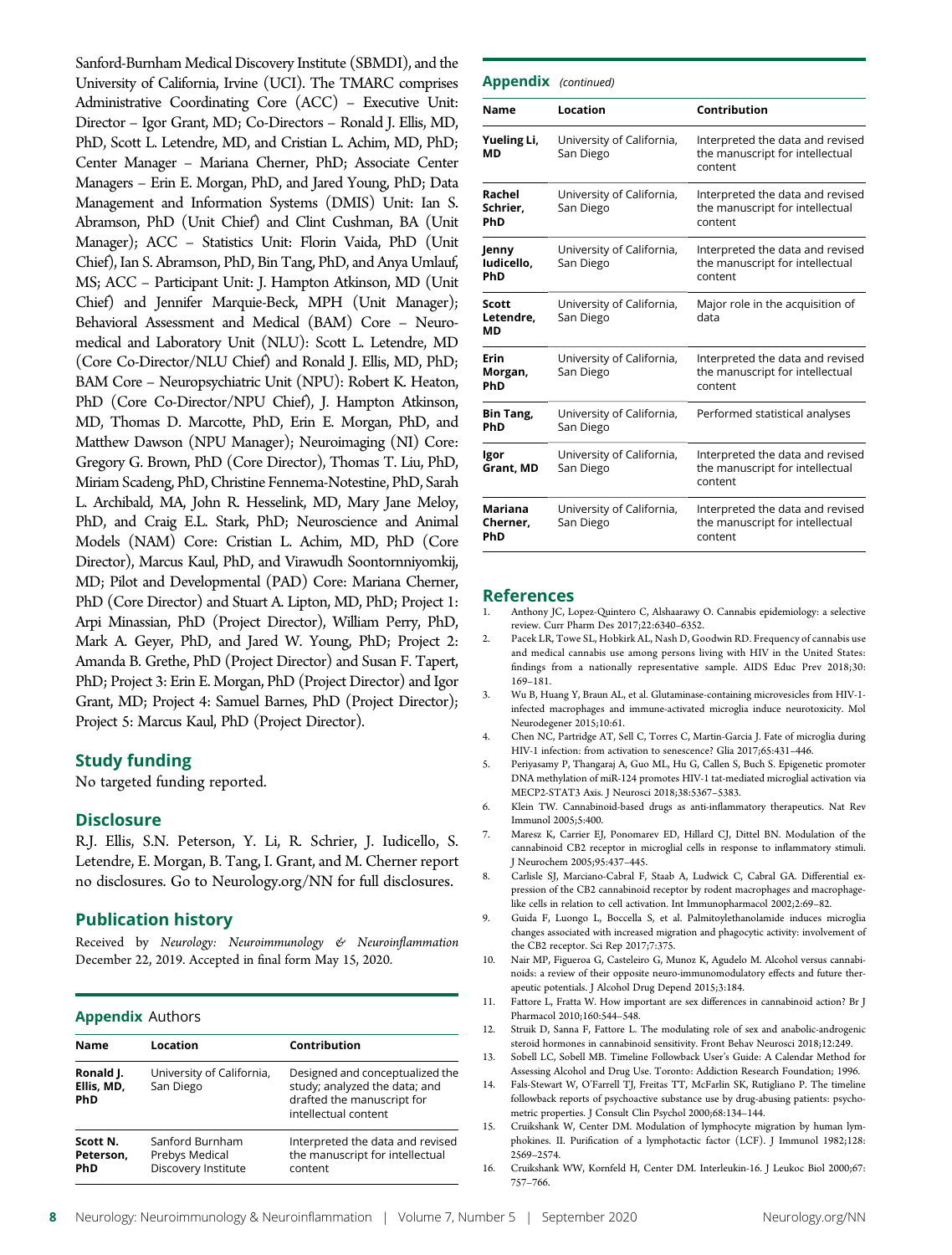- 17. Mathy NL, Scheuer W, Lanzendorfer M, et al. Interleukin-16 stimulates the expression and production of pro-inflammatory cytokines by human monocytes. Immunology 2000;100:63–69.
- 18. Liebrich M, Guo LH, Schluesener HJ, et al. Expression of interleukin-16 by tumorassociated macrophages/activated microglia in high-grade astrocytic brain tumors. Arch Immunol Ther Exp (Warsz) 2007;55:41–47.
- 19. Zhao ML, Si Q, Lee SC. IL-16 expression in lymphocytes and microglia in HIV-1 encephalitis. Neuropathol Appl Neurobiol 2004;30:233–242.
- 20. Wright T, McCrory M, Morgan T, et al. Central nervous system-specific expression of C-reactive protein exacerbates experimental autoimmune encephalomyelitis. (BA3P.202). J Immunol 2014;192(1 suppl):44.8.
- 21. Benito C, Romero JP, Tolon RM, et al. Cannabinoid CB1 and CB2 receptors and fatty acid amide hydrolase are specific markers of plaque cell subtypes in human multiple sclerosis. J Neurosci 2007;27:2396–2402.
- 22. Van Sickle MD, Duncan M, Kingsley PJ, et al. Identification and functional characterization of brainstem cannabinoid CB2 receptors. Science 2005;310:329–332.
- 23. Klegeris A, Bissonnette CJ, McGeer PL. Reduction of human monocytic cell neurotoxicity and cytokine secretion by ligands of the cannabinoid-type CB2 receptor. Br J Pharmacol 2003;139:775–786.
- 24. Sheng WS, Hu S, Min X, Cabral GA, Lokensgard JR, Peterson PK. Synthetic cannabinoid WIN55,212-2 inhibits generation of inflammatory mediators by IL-1betastimulated human astrocytes. Glia 2005;49:211–219.
- 25. Martin-Moreno AM, Reigada D, Ramirez BG, et al. Cannabidiol and other cannabinoids reduce microglial activation in vitro and in vivo: relevance to Alzheimer's disease. Mol Pharmacol 2011;79:964–973.
- 26. Fernandez-Ruiz J, Moreno-Martet M, Rodriguez-Cueto C, et al. Prospects for cannabinoid therapies in basal ganglia disorders. Br J Pharmacol 2011;163:1365–1378.
- 27. Manuzak JA, Gott TM, Kirkwood JS, et al. Heavy cannabis use associated with reduction in activated and inflammatory immune cell frequencies in antiretroviral therapy-treated human immunodeficiency virus-infected individuals. Clin Infect Dis 2018;66:1872–1882.
- 28. Rizzo MD, Crawford RB, Henriquez JE, et al. HIV-infected cannabis users have lower circulating CD16+ monocytes and IFN-gamma-inducible protein 10 levels compared with nonusing HIV patients. AIDS 2018;32:419–429.
- 29. Keen L II, Turner AD. Differential effects of self-reported lifetime marijuana use on interleukin-1 alpha and tumor necrosis factor in African American adults. J Behav Med 2015;38:527–534.
- 30. Rajs G, Finzi-Yeheskel Z, Rajs A, Mayer M. C-reactive protein concentrations in cerebral spinal fluid in gram-positive and gram-negative bacterial meningitis. Clin Chem 2002;48:591–592.
- 31. Costantino CM, Gupta A, Yewdall AW, Dale BM, Devi LA, Chen BK. Cannabinoid receptor 2-mediated attenuation of CXCR4-tropic HIV infection in primary CD4+ T cells. PLoS One 2012;7:e33961.
- 32. Ramirez SH, Reichenbach NL, Fan S, et al. Attenuation of HIV-1 replication in macrophages by cannabinoid receptor 2 agonists. J Leukoc Biol 2013;93: 801–810.
- 33. Chaillon A, Nakazawa M, Anderson C, et al. Effect of cannabis use on human immunodeficiency virus DNA during suppressive antiretroviral therapy. Clin Infect Dis 2020;70:140–143.
- 34. Eisenstein TK, Meissler II. Effects of cannabinoids on T-cell function and resistance to infection. J Neuroimmune Pharmacol 2015;10:204–216.
- 35. Juknat A, Pietr M, Kozela E, et al. Differential transcriptional profiles mediated by exposure to the cannabinoids cannabidiol and Delta9-tetrahydrocannabinol in BV-2 microglial cells. Br J Pharmacol 2012;165:2512–2528.